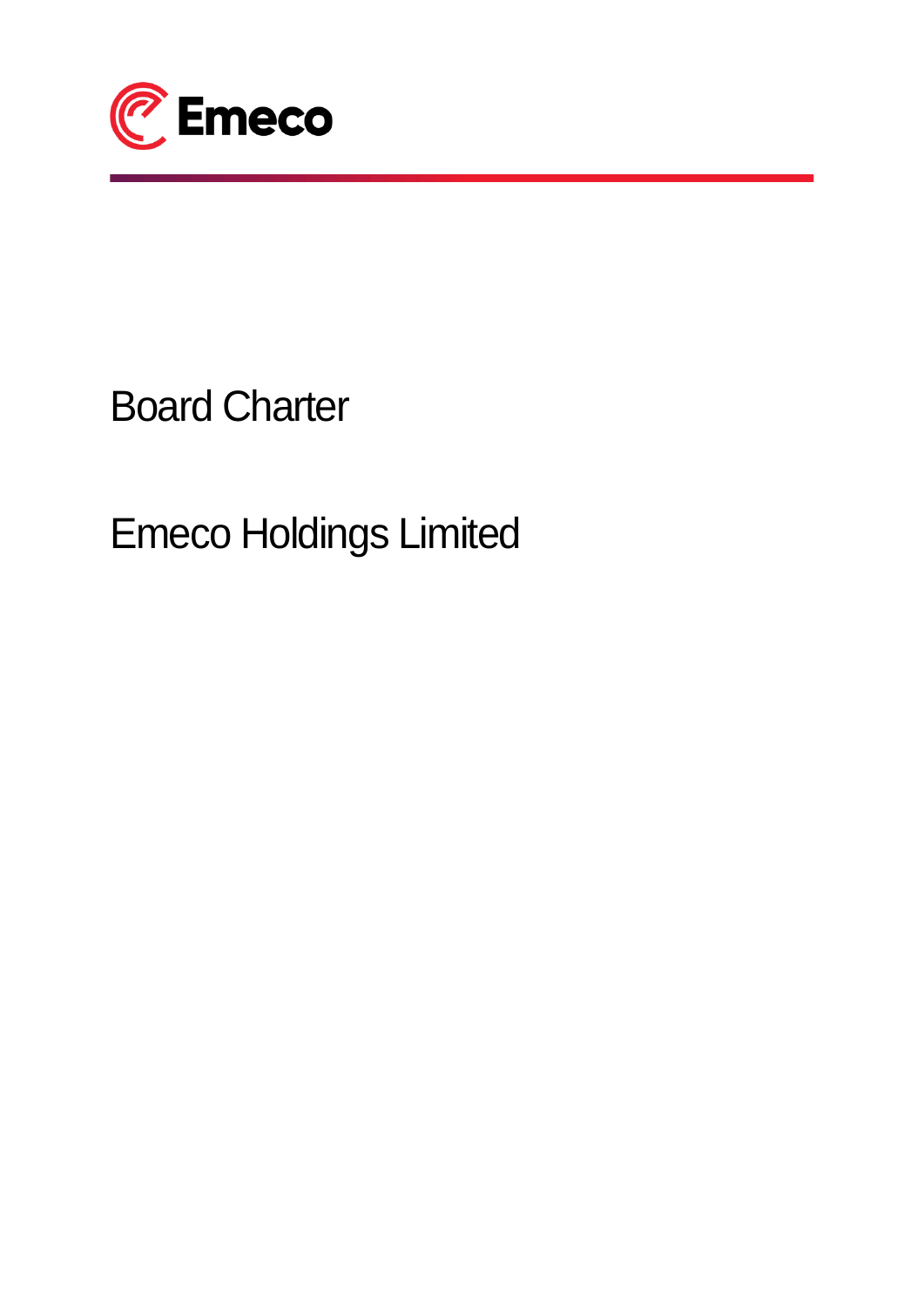# **Contents**

| <b>Clause</b><br><b>Number</b> | <b>Heading</b>                                             | Page           |
|--------------------------------|------------------------------------------------------------|----------------|
| 1                              | <b>Role of the Board</b>                                   | 3              |
| $\mathbf{2}$                   | <b>Responsibilities of the Board</b>                       | 3              |
| 3                              | <b>Board and senior executive relationships</b>            | 5              |
| 4                              | <b>Structure of the Board</b>                              | 5              |
| 5                              | <b>Role of the Chair</b>                                   | $\overline{7}$ |
| 6                              | <b>Confidential information and external communication</b> | $\overline{7}$ |
| 7                              | <b>Conflicts of interest</b>                               | 8              |
| 8                              | <b>Related party transactions</b>                          | 8              |
| 9                              | <b>Meetings</b>                                            | 8              |
| 10                             | <b>Board committees</b>                                    | 9              |
| 11                             | <b>Independent advice</b>                                  | 10             |
| 12                             | <b>Revisions of this charter</b>                           | 10             |

| Verified by: Co.Sec | $EC - Charter - 001$ | Version | Date     | Review          | Page No. |
|---------------------|----------------------|---------|----------|-----------------|----------|
| ₩<br>Initial:       | Board                | 13.0    | Jun 2022 | <b>Nov 2022</b> | Page 2   |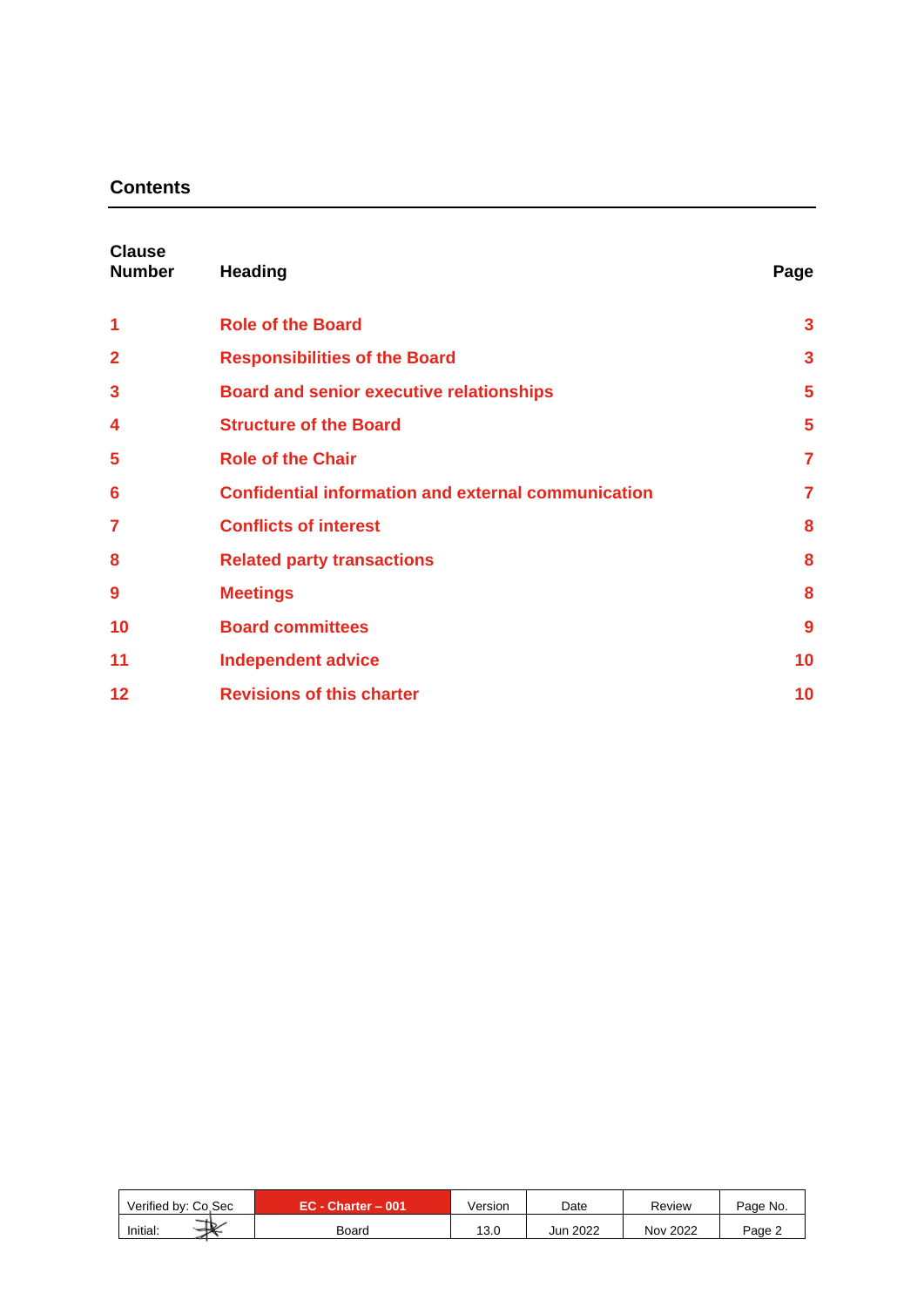# **1 Role of the Board**

- 1.1 This charter sets out the principles for the operation of the board of directors (**Board**) of Emeco Holdings Limited (**Emeco**) and describes the functions of the Board.
- 1.2 The Board is accountable to shareholders for the performance of Emeco. The Board must at all times act honestly, fairly and diligently in all respects in accordance with the law applicable to Emeco and must act in the best interests of the Emeco shareholders and other stakeholders.
- 1.3 The Board considers that good corporate governance can contribute to the performance of Emeco, the creation of shareholder value, and overall confidence of the investment market.

# **2 Responsibilities of the Board**

In addition to matters required by law to be approved by the Board, the below matters are reserved to the Board.

### **Strategic and financial performance**

- 2.1 Approving corporate strategy and objectives, reviewing the strategic environment and key business risks and opportunities, and monitoring performance in delivery of strategy and objectives.
- 2.2 Evaluating, approving and monitoring Emeco's annual budgets and financial and business plans and objectives.
- 2.3 Monitoring and assessing management's performance in achieving objectives and observing budgets approved by the Board.
- 2.4 Evaluating, approving and monitoring major capital expenditure, capital management and all major acquisitions, divestitures and other corporate transactions, including the issue of new securities.
- 2.5 Overseeing the integrity of Emeco's accounting and corporate reporting systems and financial reports with the advice and assistance of the audit and risk management committee.
- 2.6 Approving and monitoring delegations of authority, including financial authority limits.
- 2.7 Determining Emeco's dividend policy, the operation of Emeco's dividend re-investment plan, and the amount and timing of all dividends.

### **Executive management**

- 2.8 Appointing, monitoring, managing the performance of the Managing Director and Chief Executive Officer.
- 2.9 Managing succession planning for the Managing Director and Chief Executive Officer and such other key management positions which may be identified from time to time.
- 2.10 With the advice and assistance of the remuneration and nomination committee, reviewing and approving the performance and remuneration of the individual Board members and policies with respect to remuneration of employees, taking into account matters including the Company's strategic objectives and values.
- 2.11 Appointing or removing the Company Secretary.

| Verified bv: Co Sec       | $EC - Charter - 001$ | /ersion | Date     | Review   | Page No. |
|---------------------------|----------------------|---------|----------|----------|----------|
| $\Rightarrow$<br>Initial: | Board                | 13.0    | Jun 2022 | Nov 2022 | Page 5   |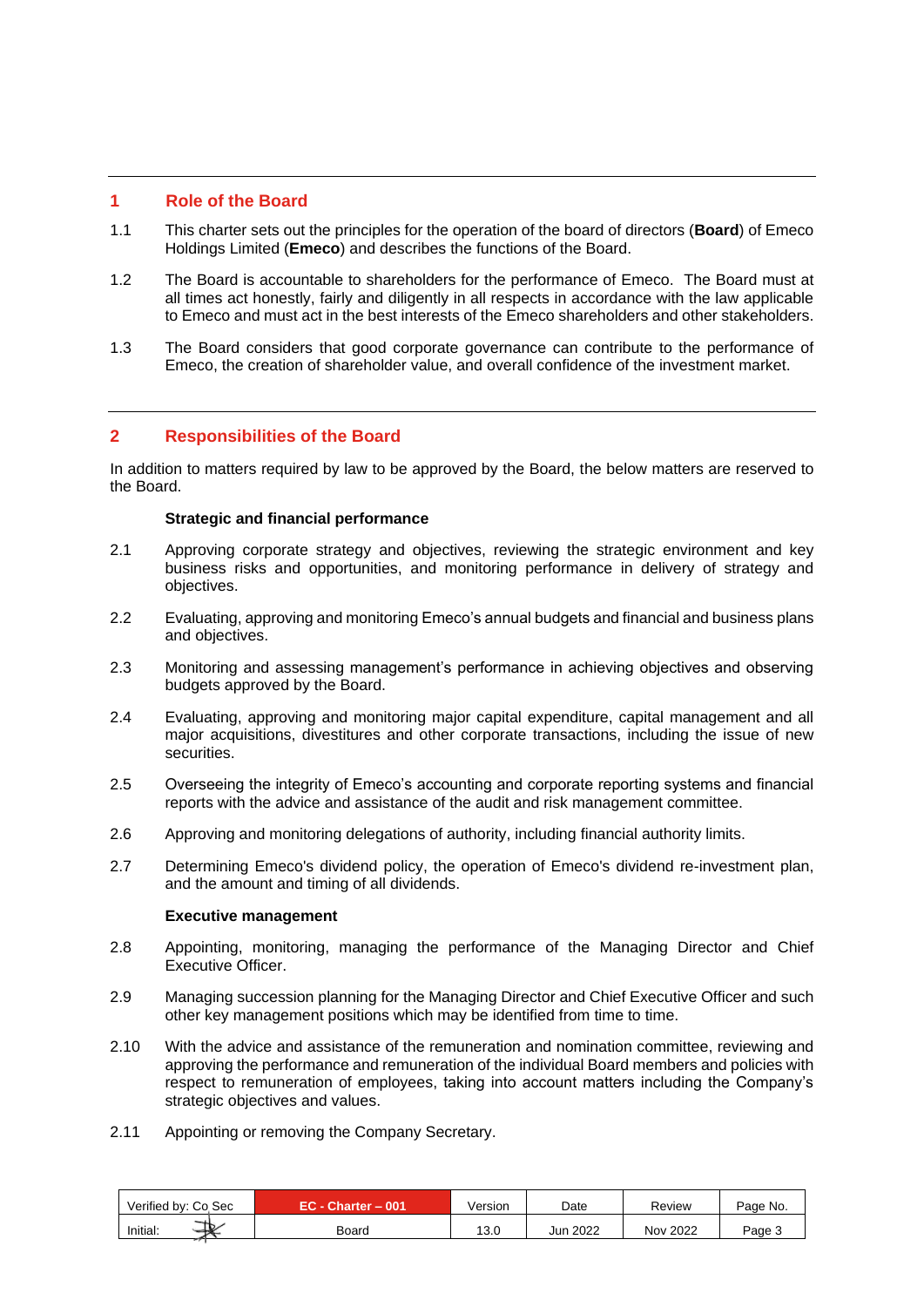### **Audit and risk management**

- 2.12 With the recommendation of the audit and risk management committee, appointing the external auditor and determining its remuneration and terms of appointment.
- 2.13 Ensuring that effective audit, risk management and regulatory compliance programmes are in place to protect Emeco's assets and shareholder value.
- 2.14 Ensuring Emeco has an appropriate risk and audit framework in place for both financial and non-financial risks, including (but not limited to) systems of risk management and internal control.
- 2.15 Approving and, with the assistance and advice of the audit and risk management committee, monitoring compliance with Emeco's risk and audit policies and protocols, including reviewing new and emerging risks, risk controls and mitigation measures in place and any changes to the risk management framework.
- 2.16 Monitoring Emeco's operations in relation to, and compliance with, relevant regulatory and legal requirements.
- 2.17 With the assistance of the audit and risk management committee, overseeing Emeco's sustainability and environmental, social and governance planning, activities and reporting.

#### **Corporate governance**

- 2.18 At least once per year the Board will, with the assistance and advice of its committees, review the performance and effectiveness of Emeco's corporate governance policies and procedures due for renewal and, if appropriate, amend those policies and procedures.
- 2.19 The Board will review and approve all disclosures related to any departures from the recommendations contained in the ASX Corporate Governance Council's 'Corporate Governance Principles and Recommendations'.
- 2.20 The Board will review and approve the public disclosure of any of Emeco's policies and procedures.
- 2.21 The Board will supervise the public disclosure of all matters that the law and the listing rules of the Australian Securities Exchange (**ASX Listing Rules**) require to be publicly disclosed, consistent with the continuous disclosure policy approved by the Board.

### **Performance evaluation**

- 2.22 At least once per year the Board will, with the advice and assistance of the remuneration and nomination committee, review and evaluate the performance of the Board, each Board committee, and each individual director. Following each review and evaluation, the Board will consider how to improve its performance.
- 2.23 With the advice and assistance of the remuneration and nomination committee, the Board will review and approve the remuneration of Emeco's executive and non-executive directors.

| Verified by: Co Sec | $EC - Charter - 001$ | ∕ersion       | Date     | Review   | Page No. |
|---------------------|----------------------|---------------|----------|----------|----------|
| ₩<br>Initial:       | Board                | 12 O<br>1 J.U | Jun 2022 | Nov 2022 | Page 4   |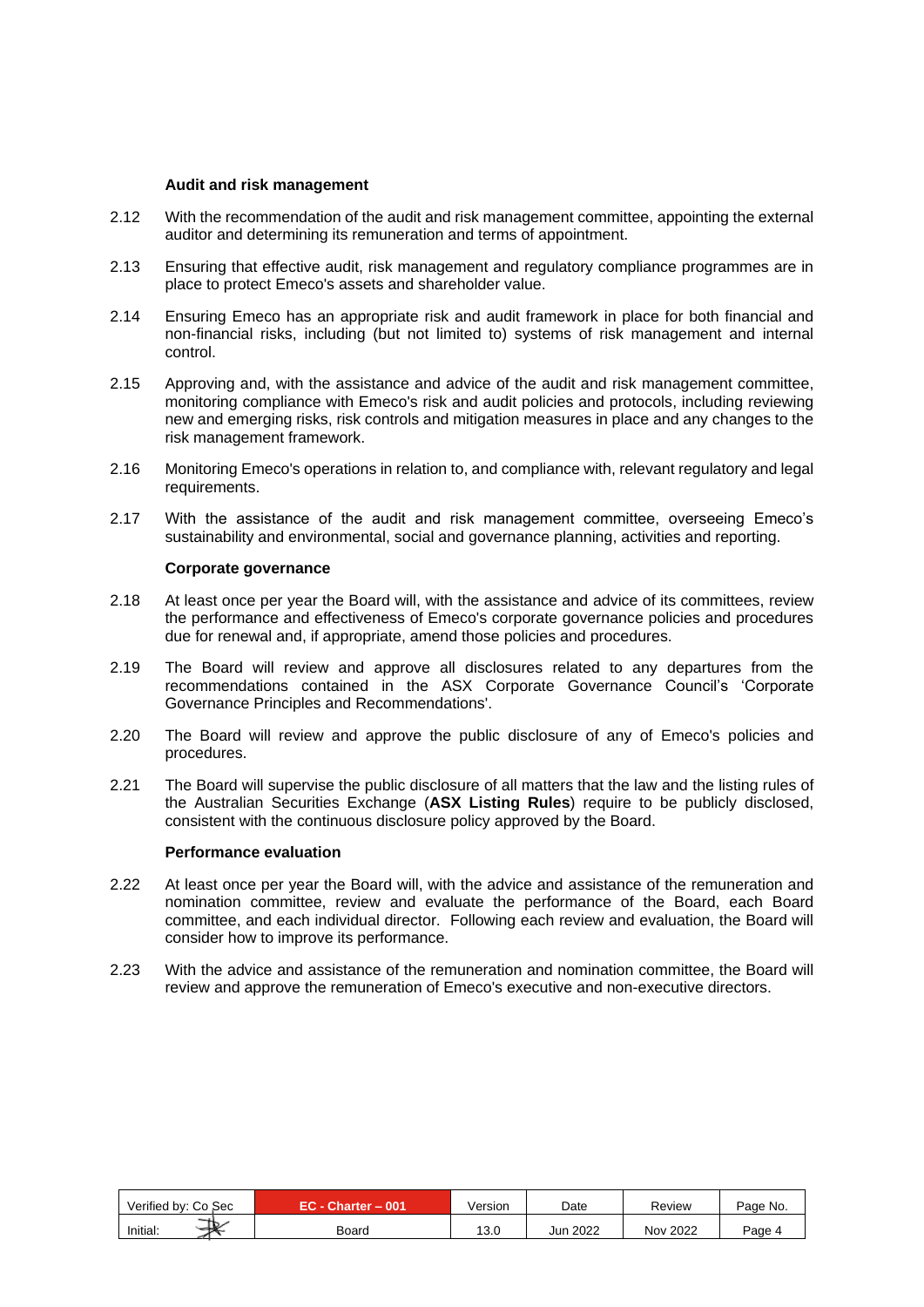# **3 Board and senior executive relationships**

- 3.1 With the exception of the responsibilities identified in section 2 above which the Board has reserved for itself, and subject to any particular financial or operational limits imposed by the Board, the Board delegates to the Managing Director and Chief Executive Officer all authority to manage the day to day affairs of Emeco.
- 3.2 The Managing Director and Chief Executive Officer is accountable to the Board for the performance of Emeco, the implementation of strategic and financial plans, the amount and type of risk assumed by the business and the achievement of strategic and financial objectives, whilst instilling and reinforcing Emeco's values and Code of Conduct.
- 3.3 The Managing Director and Chief Executive Officer will ensure that the Board and its committees are provided with accurate, timely and concise information which is sufficient to enable them to discharge their duties and responsibilities effectively.
- 3.4 The Board is responsible for satisfying itself that an appropriate framework exists for relevant information to be reported by management to the Board.

# **4 Structure of the Board**

### **Overview**

- 4.1 The Board, with the recommendation of the remuneration and nomination committee, determines the size and composition of the Board subject to the terms of Emeco's constitution (**Constitution**). The continued tenure of each individual director is subject to re-election from time to time, in accordance with the Constitution.
- 4.2 It is intended that the Board should comprise a mix of executive and non-executive directors, and comprise directors with a broad range of skills, expertise, and experience from a diverse range of backgrounds.
- 4.3 The Board periodically reviews the composition of the Board to satisfy itself that the pool of skills provided by its current composition is appropriate.
- 4.4 The directors appoint the chair and deputy chair (if any) of the Board.

### **Criteria for an 'independent' director**

- 4.5 In assessing the independence of a director, the Board will consider whether the director is free from any interest and any business or other relationship which could, or could reasonably be perceived to, materially interfere with the director's ability to act in the best interests of Emeco as a whole.
- 4.6 Examples of circumstances that might raise issues about the independence of a director include where the director:
	- (a) is a substantial shareholder of Emeco (that is, holds 10% or more of the issued shares of Emeco) or an officer of, or otherwise associated directly with, a substantial shareholder of Emeco;
	- (b) receives performance-based remuneration (including options or performance rights) from, or participates in an employee incentive scheme of, Emeco;

| Verified bv: Co Sec       | $EC - Charter - 001$ | Version | Date     | Review   | Page No. |
|---------------------------|----------------------|---------|----------|----------|----------|
| $\Rightarrow$<br>Initial: | Board                | 13.0    | Jun 2022 | Nov 2022 | Page 5   |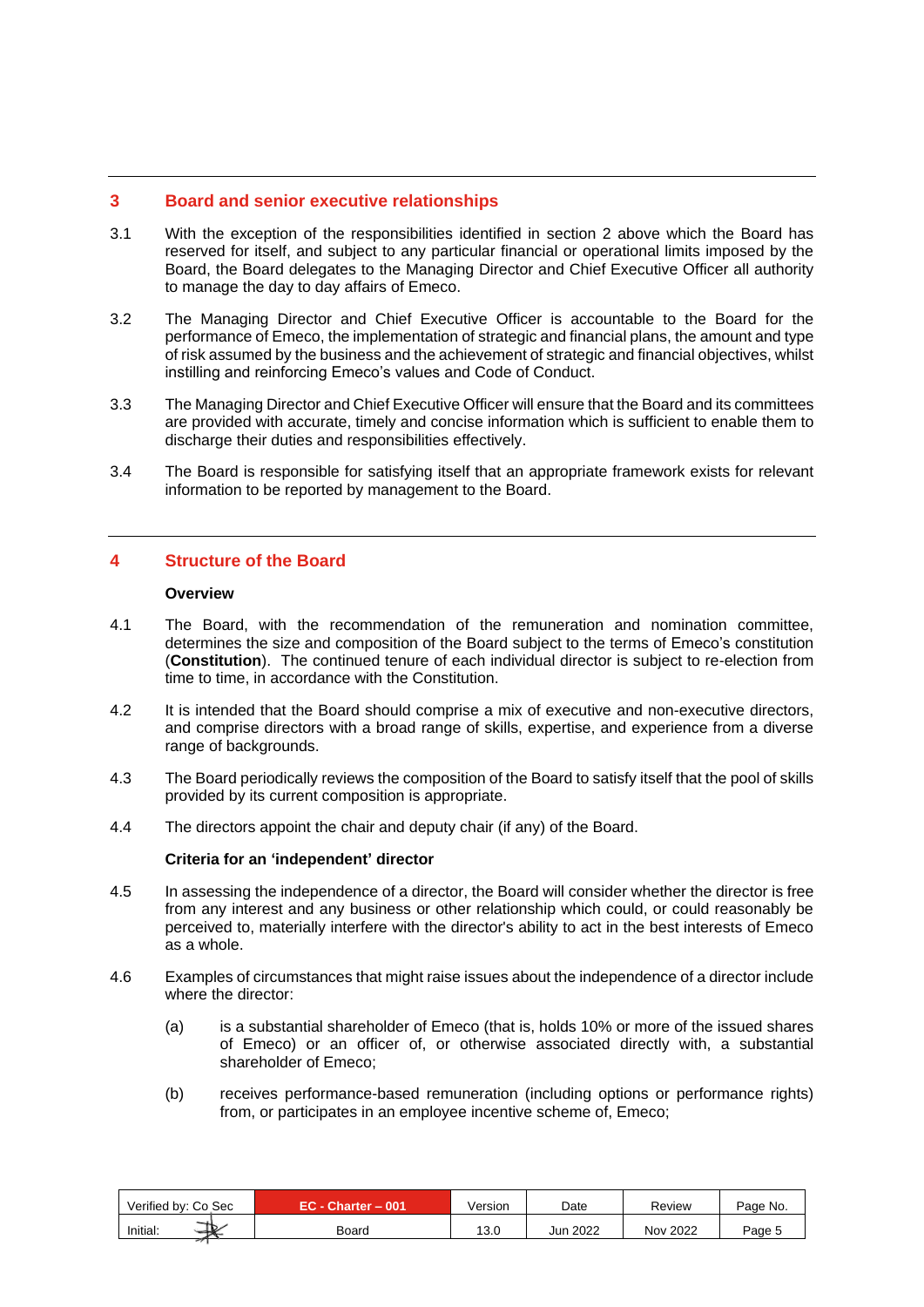- (c) within the last three years has been employed in an executive capacity by Emeco or a subsidiary of Emeco (**Emeco Group Company**), or been a director after ceasing to hold any such employment;
- (d) within the last three years has been a principal of a material professional adviser or a material consultant to Emeco or an Emeco Group Company, or an employee materially associated with the service provided;
- (e) within the last three years has been a material supplier or customer of Emeco or an Emeco Group Company, or an officer of or otherwise associated directly or indirectly with a material supplier or customer;
- (f) has a material contractual relationship with Emeco or an Emeco Group Company other than as a director of Emeco; or
- (g) has served on the Board for a period which could, or could reasonably be perceived to, compromise their independence from management and substantial shareholders and materially interfere with the director's ability to act in the best interests of Emeco as a whole.
- 4.7 In each case, the materiality of the interest, position or relationship will be assessed by the Board.
- 4.8 Close personal ties and cross-directorships may be relevant in considering interests and relationships which may compromise independence, and should be disclosed by directors to the Board.

# **Directors' responsibilities**

- 4.9 Each director is bound by all Emeco's charters, policies and codes of conduct, including the:
	- (a) code of conduct;
	- (b) share trading policy;
	- (c) continuous disclosure policy; and
	- (d) anti-bribery and corruption policy.
- 4.10 The directors of Emeco must:
	- (a) conduct their duties at the highest level of honesty and integrity;
	- (b) observe both the rule and spirit of the law, and comply with any relevant ethical and technical standards;
	- (c) maintain the confidentiality of all information acquired in the course of conducting their role and not make improper use of, or disclose to third parties, any confidential information unless that disclosure has been authorised by the Board, or is required by law or by the ASX Listing Rules;
	- (d) observe the principles of independence, accuracy and integrity in dealings with the Board, its committees, internal and external auditors and senior management within Emeco;
	- (e) disclose to the Board any actual or perceived conflicts of interest, whether of a direct or indirect nature, of which the director becomes aware and which the director reasonably believes may compromise the reputation or performance of Emeco;

| Verified bv: Co.Sec | $C$ - Charter - 001 | Version      | Date     | Review   | Page No. |
|---------------------|---------------------|--------------|----------|----------|----------|
| 飞<br>Initial:       | Board               | 12c<br>∣ J.U | Jun 2022 | Nov 2022 | Page 6   |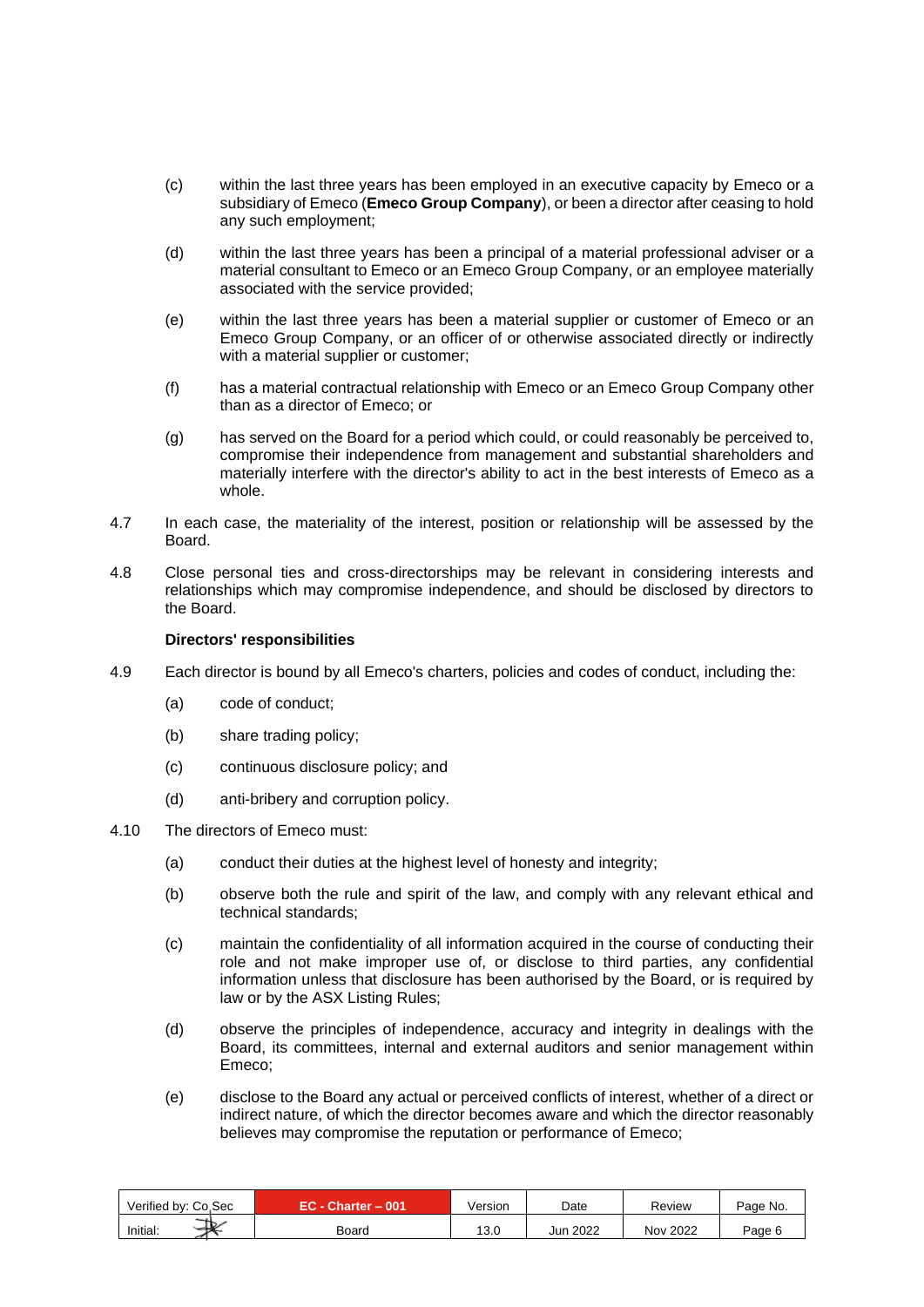- (f) set a standard of honesty, fairness, integrity, diligence and competency in respect of the position of director; and
- (g) provide leadership in encouraging a culture that promotes ethical and responsible decision-making, compliance with legal responsibilities, and transparency through effective and timely reporting.

# **5 Role of the Chair**

# **Role of the Chair**

5.1 The Board will appoint one of its independent non-executive directors as Chair. Any Chair of Emeco will be selected on the basis of relevant experience, skill, judgement and leadership abilities to contribute to the effective direction of Emeco.

# **Specific duties of the Chair**

- 5.2 The Chair will:
	- (a) chair board meetings;
	- (b) establish the agenda for Board meetings, in consultation with the Managing Director and Chief Executive Officer and the Company Secretary;
	- (c) chair meetings of shareholders, including the annual general meeting of Emeco;
	- (d) be the primary spokesperson for Emeco at the annual general meeting;
	- (e) represent the views of the Board to shareholders, the general public, governmental authorities, regulators and other stakeholders; and
	- (f) develop and maintain key strategic relationships.

### **6 Company Secretary**

- 6.1 The Company Secretary is accountable to the Board, through the Chair, on all matters to do with the proper functioning of the Board and is responsible for ensuring that governance matters are addressed by the Company and its Australian subsidiaries. Particular responsibilities include:
	- (a) advising the Board and its committees on governance matters;
	- (b) monitoring that Board and committee policy and procedures are followed;
	- (c) coordinating the timely completion and despatch of Board and committee papers;
	- (d) ensuring that the business at Board and committee meetings are accurately captured in the minutes;
	- (e) meeting statutory reporting and record-keeping requirements in accordance with relevant legislation; and
	- (f) helping to organise and facilitate the induction and professional development of directors.

| Verified by: Co Sec    | $EC - Character - 001$ | Version       | Date     | Review   | Page No. |
|------------------------|------------------------|---------------|----------|----------|----------|
| $\,$<br>Initial:<br>-- | Board                  | 12 C<br>. J.U | Jun 2022 | Nov 2022 | Page     |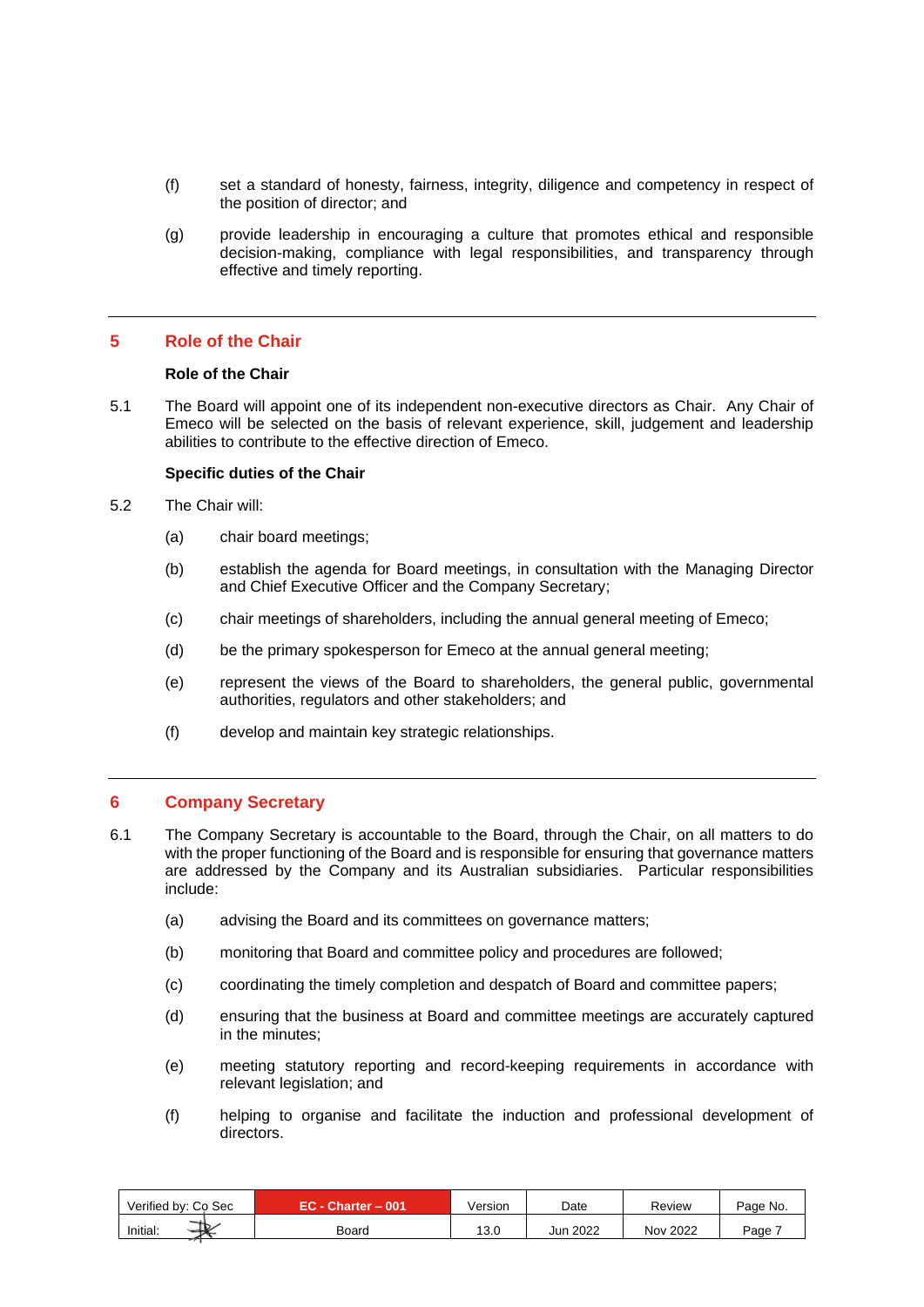# **7 Confidential information and external communication**

The Board has established the following principles to apply in respect of information of Emeco:

- 7.1 Generally, the Chair or the Managing Director and Chief Executive Officer will speak for Emeco. Individual Board members are expected not to communicate on behalf of the Board or Emeco without prior consultation with the Chair.
- 7.2 All disclosures of information to a shareholder which is not disclosed to the market must be approved under Emeco's continuous disclosure policy and must comply with the ASX Listing Rules.
- 7.3 All directors are required to keep all information provided to them in their capacity as a director confidential.

### **8 Conflicts of interest**

- 8.1 Emeco directors are required to act in a manner which is consistent with the best interests of Emeco as a whole free of any actual or possible conflicts of interest.
- 8.2 If a director considers that they might be in a position where there is a reasonable possibility of conflict between their personal or business interests, the interests of any associated person, or their duties to any other company, on the one hand, and the interests of Emeco or their duties to Emeco, on the other hand, the Board requires that the director:
	- (a) fully and frankly informs the Board about the circumstances giving rise to the conflict; and
	- (b) abstains from voting on any motion relating to the matter and absents themselves from all Board deliberations relating to the matter, including receipt of Board papers bearing on the matter.
- 8.3 If a director believes that they may have a conflict of interest or duty in relation to a particular matter, the director should immediately consult with the Chair.
- 8.4 In respect to the Chair having a potential conflict of interest, the Chair shall consult the chair of the audit and risk management committee.

### **9 Related party transactions**

The Board has delegated to the audit and risk management committee responsibility for reviewing and monitoring related party transactions and investments involving Emeco and its directors.

#### **10 Meetings**

#### **Overview**

- 10.1 The Board will meet not less than 6 times formally per annum and as frequently as may otherwise be required to deal with urgent matters.
- 10.2 A meeting of the Board will be convened by the Chair, although under the Constitution a meeting may be called by any director.

| Verified bv: Co Sec       | $EC - Charter - 001$ | √ersion     | Date     | Review   | Page No.         |
|---------------------------|----------------------|-------------|----------|----------|------------------|
| $\rightarrow$<br>Initial: | Board                | 10<br>1 J.U | Jun 2022 | Nov 2022 | $P$ age $\delta$ |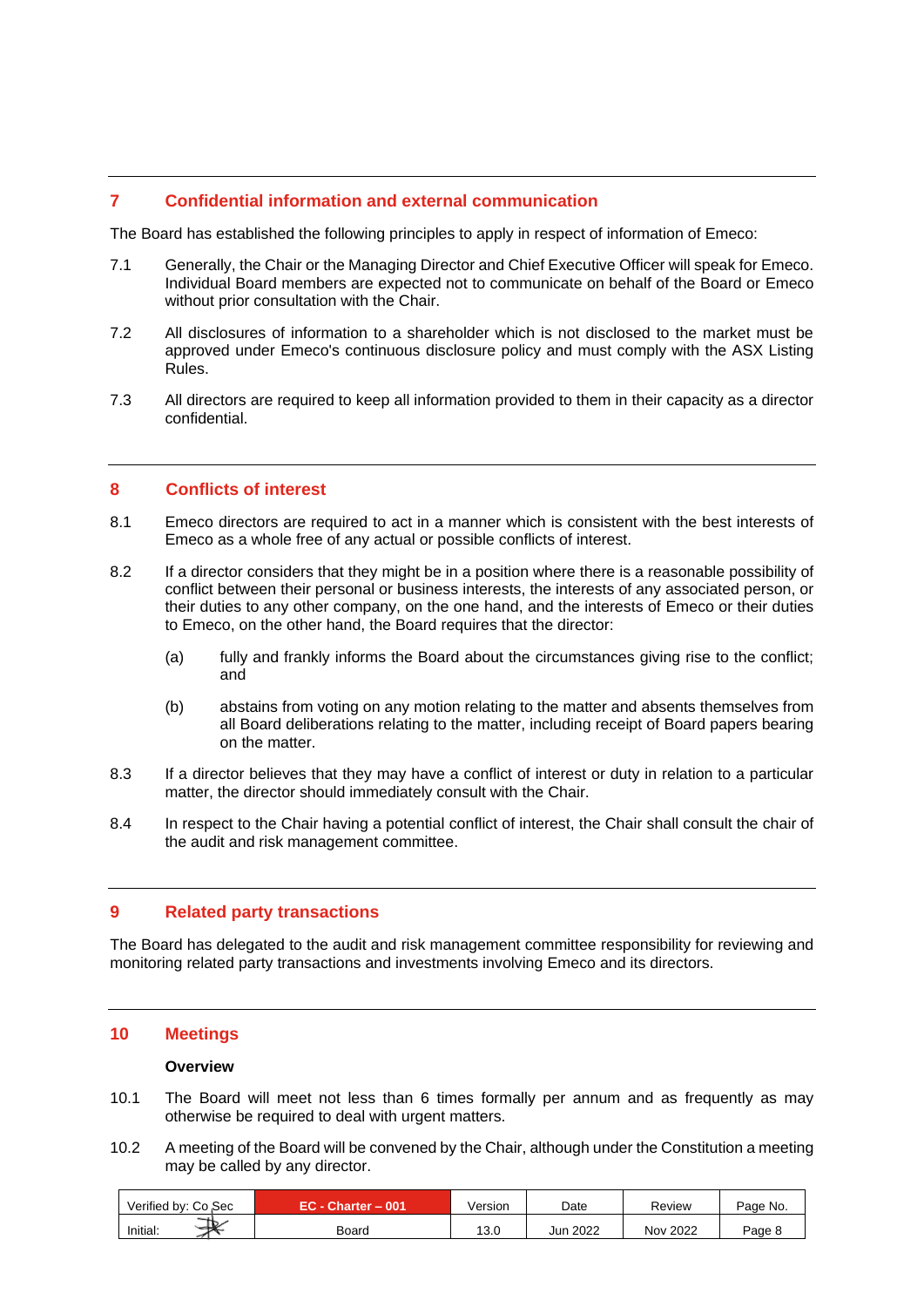- 10.3 All directors are expected to diligently prepare for, attend, and participate in all Board meetings. At a minimum, a quorum of directors under the Constitution is two. Meetings of the Board may be held or participated in by conference call or similar means. Resolutions of the Board may be passed by circular resolution or in writing in accordance with the Constitution.
- 10.4 The Chair in conjunction with the Company Secretary should ensure the availability and, if necessary, the attendance at the relevant Board meeting, of any member of Emeco's executive management responsible for a matter included as an agenda item at the relevant meeting.

# **Agenda**

- 10.5 An agenda will be prepared for each meeting of the Board and its committees.
- 10.6 The following items will be standing items on the agenda unless otherwise determined by the Chair:
	- (a) approval of minutes of previous meeting;
	- (b) report by the relevant executive officers;
	- (c) report of the audit and risk management committee;
	- (d) report of the remuneration and nomination committee; and
	- (e) health and safety report.

# **11 Board committees**

- 11.1 In order to fulfil its duties, the Board has established the following committees:
	- (a) the audit and risk management committee, which is responsible for monitoring and advising the Board on Emeco's audit, risk management and regulatory compliance policies and procedures; and
	- (b) the remuneration and nomination committee, which is responsible for overseeing the remuneration and human resources policies and practices of Emeco, advising the Board on the composition of the Board and its committees, reviewing the performance of the Board, its committees and the individual directors.
- 11.2 Although the Board may delegate powers and responsibilities to these committees, the Board retains ultimate accountability for discharging its duties.
- 11.3 The composition of the membership, including the chair, of each of these committees will be as determined by the Board from time to time, subject to:
	- (a) the composition of the audit and risk management committee, which will comprise at least 3 non-executive directors, the majority of whom should be independent; and
	- (b) where the charter of a particular committee contains specific requirements as to its composition.
- 11.4 The Board will consider and approve the charters of the various committees. These charters will identify the areas in which the Board will be assisted by each committee.

| Verified bv: Co Sec       | $EC$ - Charter $-001$ | /ersion | Date     | Review   | Page No. |
|---------------------------|-----------------------|---------|----------|----------|----------|
| $\Rightarrow$<br>Initial: | Board                 | 13.0    | Jun 2022 | Nov 2022 | Page 9   |